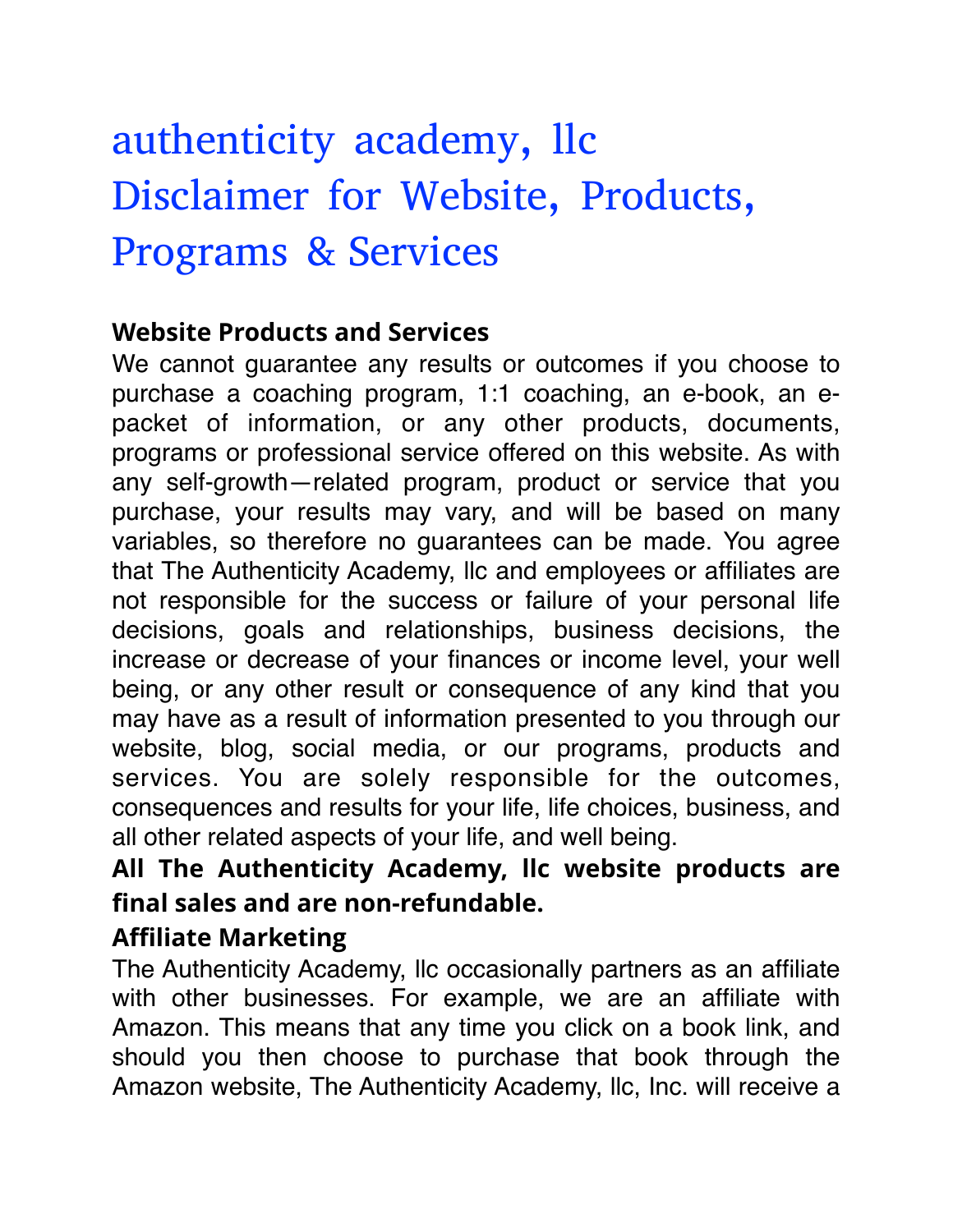very small percentage of that sale. Please understand that we do not market on behalf of Amazon or any other affiliate. We only share books, products, and resources that we support, use and believe in and we do not sell to clients or non clients. If you choose to purchase a product on this website, or if you choose to purchase a product on another website where we provide the link, you agree to assume full responsibility for using the information on this site, and you understand and agree that The Authenticity Academy, llc, and its employees, associates or affiliates, are not responsible or liable for any claim, loss, or damage resulting from its use by you or any user. We cannot guarantee any results or outcomes if you choose to purchase a a coaching program, 1:1 coaching, an e-book, an e-packet of information, or any other products, documents, programs or professional service offered on this website or through a website link we provide or an affiliates website or business. As with any self-growth—related program, product, material, book or service that you purchase, your results may vary, and will be based on many variables, so therefore no guarantees can be made.

# **Restrictions on Use of Materials**

The information, products, materials, resources, services and documents on this Site are not intended to be a substitute psychotherapeutic services, counseling or mental health advice, diagnosis, or treatment. Reliance on the information or the documents contained on the Site is solely at your own risk.

Because you may be residing in a different part of the country, and the law varies by state, as the law is constantly changing, it is important to understand that all information given, regardless of manner is given from the perspective of a coach not a licensed therapist. Therefore, if you are seeking services or products to support you or your business, it is recommended to seek outside financial and/or legal counsel relating to your specific circumstances as needed. CSAT Supervision and Consulting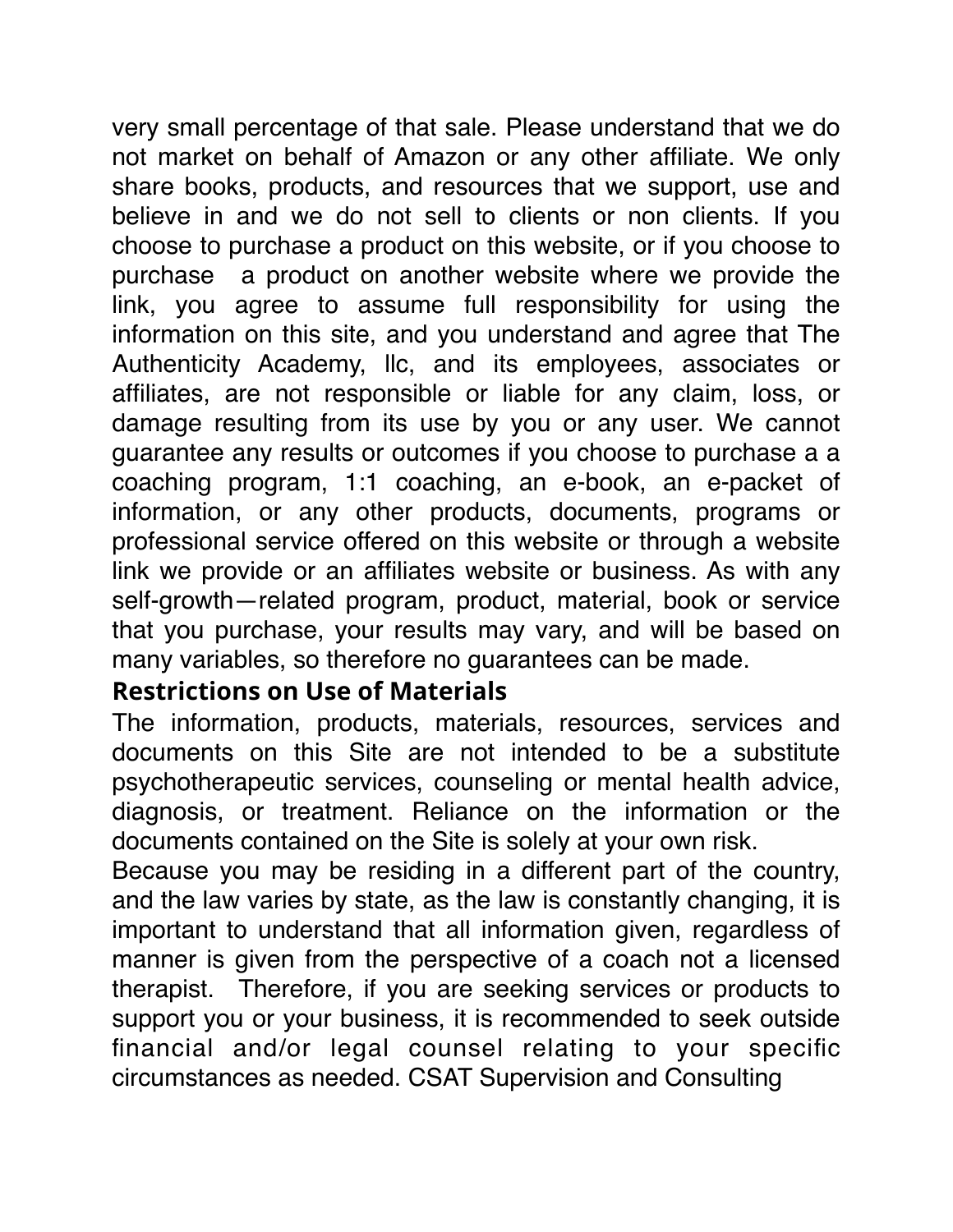# **Site Contents Copyright and Use**

The contents of this Site are protected by national and international copyright and trademark laws, and are the property of The Authenticity Academy, llc. You may not change or delete any author credit, trademark, legend, proprietary or copyright notices. You must follow and observe all additional copyright notices or other restrictions contained in any parts of the Site.

You may not modify, copy, publish, display, transmit, reverseengineer, adapt or in any way exploit the content of the Site, except as necessary to perform the function on the Site, unless you request and receive prior written permission from us or the owners. To request our permission, contact us at navigate@authenticity-academy.com.

#### **Professional Services**

It is important that you do not disregard professional medical advice or delay seeking professional therapy support or advice because of information you have read on the The Authenticity Academy, llc Website, the blog, newsletter, social media, mailed information, products, or information you have received from The Authenticity Academy, llc, through any means whatsoever. It is important to note that although Beth Koritz is a Licensed Professional Counselor and though she provides LPC supervision, and coaching, she (and any other employee or affiliate of AA, llc) is not providing medical, psychological, financial, consulting, coaching, supervision, or services whatsoever on this website. Beth Koritz is not a doctor or Psychologist. Unless you have entered into a LPC consulting/ supervision relationship or coaching relationship with signed forms of consent and appropriate documents in place, Beth Koritz and any employees of The Authenticity Academy, llc, is not your therapist, counselor, LPC supervisor. Nothing on the The Authenticity Academy, llc website, blog, social media, programs, products, webinars and services shall be interpreted as entering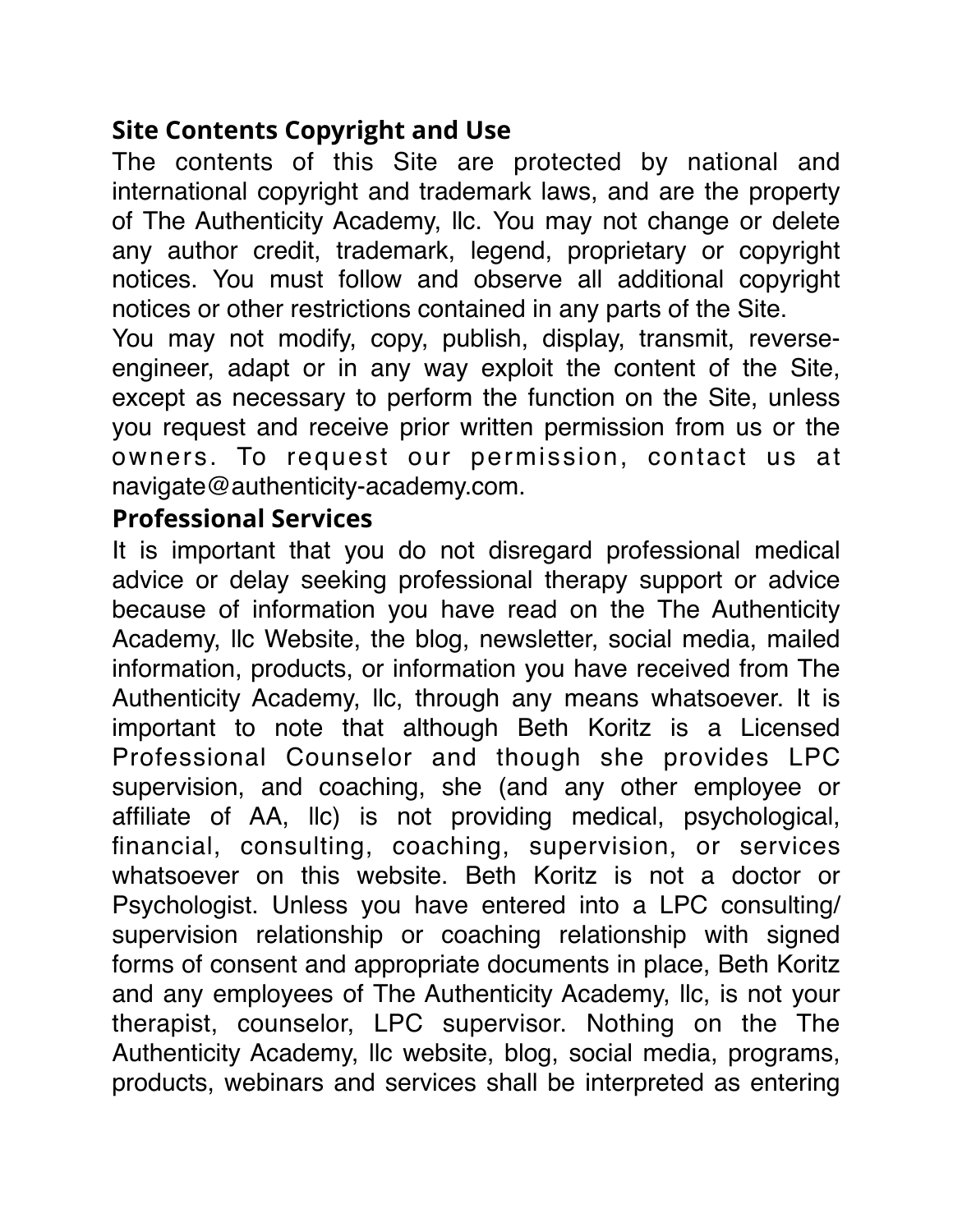you into a therapeutic, counseling, spiritual advising, legal advising, supervision relationship with Beth Koritz, or any employee of AA. llc.

# **Disclaimers**

THE AUTHENTICITY ACADEMY, LLC, ASSUMES NO RESPONSIBILITY FOR HOW YOU USE ANY INFORMATION, SERVICES, PRODUCTS OR DOCUMENTS PROVIDED THROUGH THIS SITE. NOTHING CONTAINED ON THE SITE SHALL CONSTITUTE PROFESSIONAL ADVICE FOR MEDICAL DIAGNOSIS OR TREATMENT. NOTHING CONTAINED ON THIS SITE SHALL CONSTITUTE AS SUPERVISION ADVICE. NONE OF THE INFORMATION AVAILABLE ON THIS SITE SHALL BE CONSTRUED AS AN ENDORSEMENT, GUARANTEE, REPRESENTATION OR WARRANTY WITH RESPECT TO ANY THERAPEUTIC PRACTITIONER OR THERAPEUTIC TREATMENT. USE OF THE SITE IS AT YOUR OWN RISK.

THIS SITE IS PROVIDED "AS IS." WE DISCLAIM ALL WARRANTIES — EXPRESS, IMPLIED OR STATUTORY, INCLUDING, BUT NOT LIMITED TO, IMPLIED WARRANTIES OF MERCHANTABILITY AND FITNESS FOR A PARTICULAR PURPOSE.

NEITHER THE AUTHENTICITY ACADEMY, LLC, IT'S EMPLOYEES NOR ANY OF ITS RESPECTIVE AFFILIATES LICENSORS OR SUPPLIERS WARRANT THAT ANY FUNCTIONS CONTAINED IN THE SITE WILL BE UNINTERRUPTED, ERROR-FREE, VIRUS-FREE OR FREE FROM HARMFUL COMPONENTS, OR THAT DEFECTS WILL BE CORRECTED. NEITHER THE AUTHENTICITY ACADEMY, LLC, NOR ANY OF ITS RESPECTIVE AFFILIATES LICENSORS OR SUPPLIERS WARRANT OR MAKE ANY REPRESENTATIONS REGARDING THE USE OR THE RESULTS OF THE USE OF THE MATERIALS IN THIS SITE IN TERMS OF THEIR CORRECTNESS, ACCURACY, RELIABILITY,